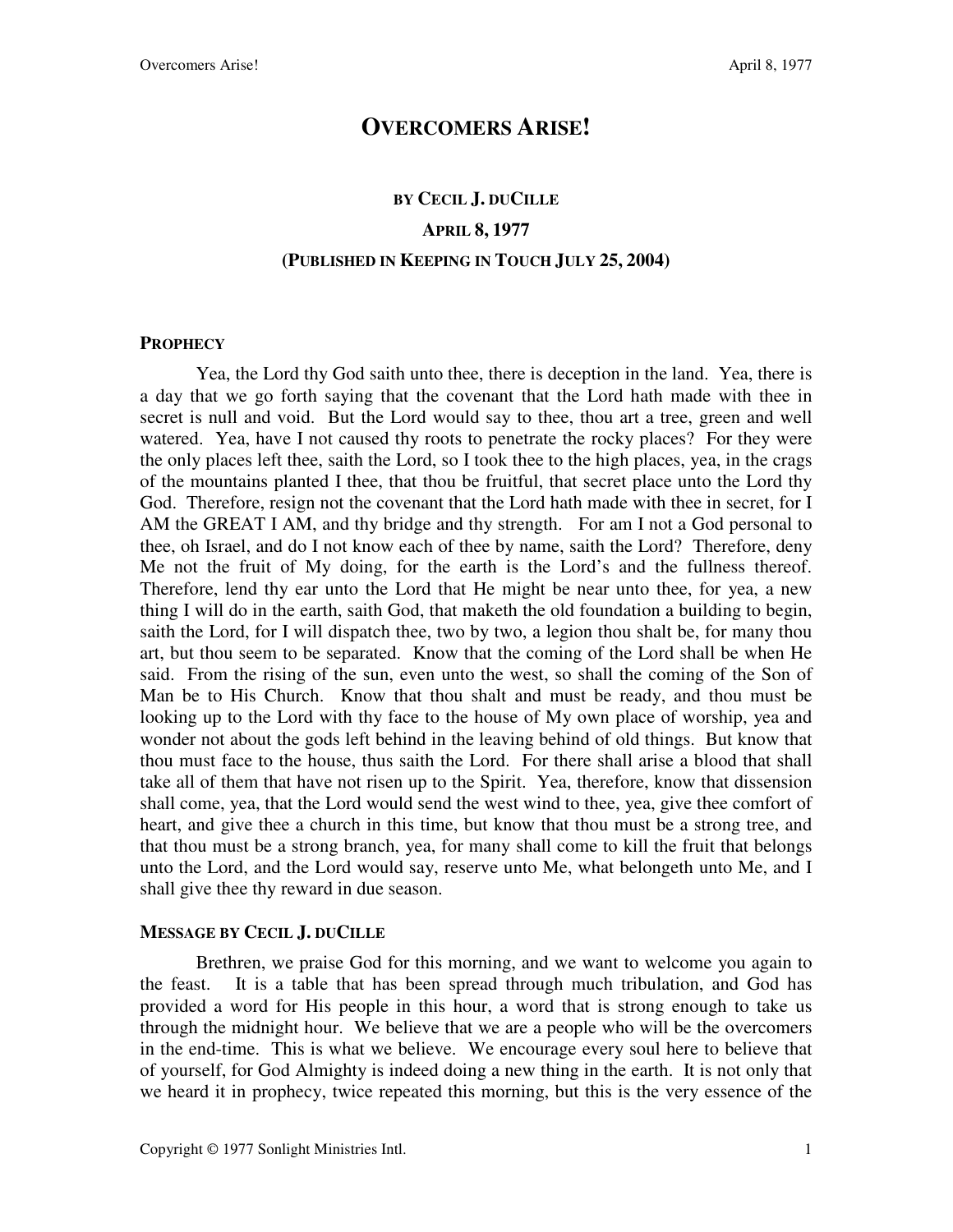message today, and it is the word that God is speaking to our souls. We are being ushered into a new era and into a new realm. God is lifting the church. We are being raptured. Amen! Thank you, Jesus! Amen! If you don't feel it, then you had better go back to Jesus and find out what is happening, for you are not at the same place where you used to be. You are being lifted – **in spite of yourself**. Amen! Hallelujah! We praise God for this resurrection power that He is getting into us, and not just in our Bibles. Praise God!

We want to deal with this subject this morning: "Overcomers Arise." I say "overcomers," because there are some people who won't arise, who are not lifting, who are not going anyplace. Some are meandering around in the outer court. Amen! Bless God, for reasons of their own making, some people have their eyes on the things of the world. Some people are thinking about the tribulation and how they can be safe during the tribulation. Amen! God said, "Don't take any thought for your body, what you shall put on, what you shall eat, or what you shall drink," for He is able and He will make the way (Matthew 6:25). There is one thing we need to be and that is **obedient**. We need to be able to hear the voice of God. If California is to be destroyed by earthquake, it is not our business. Amen!

I was speaking to a preacher. I respected this man very much, and I was shocked when he said, "Me? I wouldn't take a message to California." He said, "God couldn't get me into that place, Los Angeles, NO SIR!" Amen. But, he doesn't know what is going to happen to the place where he is standing. Blessed be to God Almighty! If Los Angeles wants to sink into the sea, it is not I who keep myself, **it is God**. Amen! My God says to me that He will not do anything except He tell it to His prophets. The people of God are safe in the hand of God. *He that dwelleth* (He didn't say Los Angeles or Arkansas) *in the secret place of the most high shall abide under the shadow of the Almighty* (Psalm 91:1). You are safe, as long as you are in Christ Jesus! As long as you remain there! Blessed be to God. I don't know how I got off on that.

Now, let's turn to Song of Solomon, chapter 2, and let us look at one of the greatest books in the Bible, and the word that God is speaking to the church, His beloved. In verse 10, we see these words:  $10$  My beloved spake, and said unto me, Rise up, my *love, my fair one, and come away*. 13 …*Arise, my love, my fair one, and come away*.

I want to dwell on these words just a little. The time must come when God begins to speak to the church to get up into the mountains. We have read this time and time again, and some people say, "Oh, that is for the people way down yonder there." But, God is saying to us today, *Arise, my love, my fair one and come away*. Now, we are a called out people. How come, we, the "ekklesia," are being asked to come out? To come away from what? Somebody says, "Oh, that is the rapture." Well, brethren, I could almost agree with you this morning, that it is really the rapture that God is talking about, but not the rapture that men are talking about, for God wants us. When He called us, He called us out of the world unto Himself. When He was leaving, He promised us that, "Where I am, there ye may be" (John 14:3). Somebody says, "No, He meant where I will be, there you will be." He didn't say that. In John 14:3, He said, "Where I now am, there ye will be;" meaning to say that the position that Jesus Christ occupied on earth in God, that we would step into that position where He stepped out. He was stepping out and we are stepping in. Amen. So, He said, "I am leaving, I am going, but I am going to give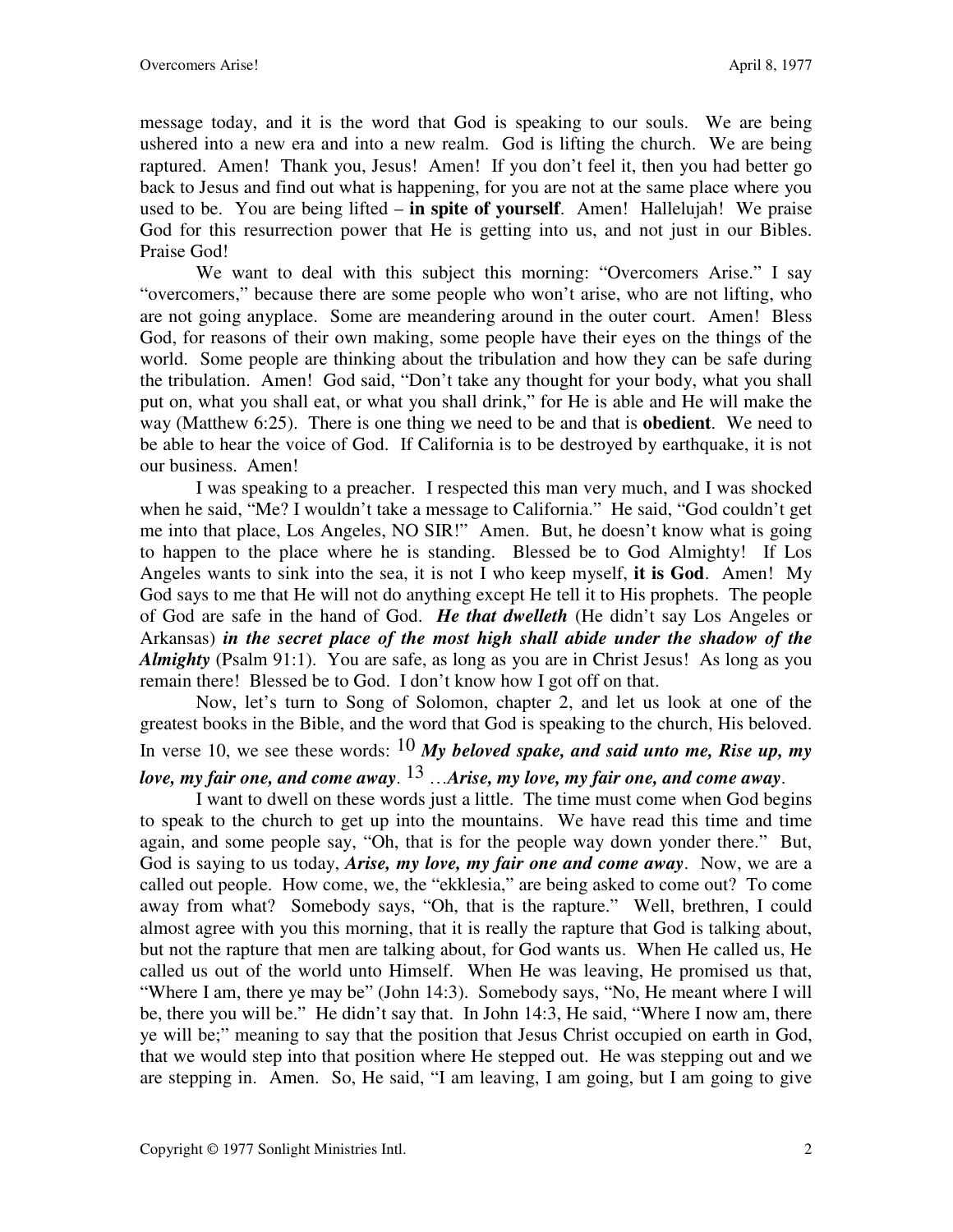you My position, that where I am, there ye will be." Blessed be God, this is the lifting up. **We are being caught up into Christ**. Amen.

Somebody says, "But I have Christ already." We have Christ, but does Christ have us? How much of you does Christ have? Amen. What proportion of you does Christ have? We have Him and we have Christ in His fullness, and yet we don't possess Him in His fullness. "What kind of double talk is that, Brother duCille?" Amen. You see, man is spirit, soul and body. We have the fullness of God in the spirit. When we get into the Spirit, we can have and use the fullness of God. At present, our souls need that fullness to come from the spirit into the soul. So, who is God talking to when He says, "ARISE?" Is He talking to your spirit? Let's check on another scripture and we will see if God is talking to my spirit. Matthew 6:10, *The Lord prayed, Thy kingdom come, Thy will be done in earth, as it is in heaven*. What am I praying? I am praying that that part of me which is earth might be occupied by the same power of God which occupies the heavenlies, that the same light that is in the heavenlies might come into my soul, and then my soul could enter into the heavenlies. In other words, my soul, which is my conscious being, my mind, my emotions, my will, my desires, that those parts of me might enter into the heavenlies and that heaven will come to earth. That is what I am asking God when I pray, "Thy kingdom come." I don't say, "Lord, just wait on me, I'm coming. You know, I'm going to take off, I'm coming." No, sir. "You Come, Lord," and when God comes, I'll go.

Let's read a little of this beauty here, because we want to find out if there is a time when we should come away. Song of Solomon 2:11, *For, lo, the winter is past, the rain is over and gone*. Tribulation, do you know that is what winter is? *Pray that your flight be not in the winter*. Did you ever think of that verse? Jesus said to the brethren to pray that their flight be not in the winter. Do you know that somewhere on earth has winter at all times? Then how could Jesus say to pray that your flight be not in the winter? Winter is a time when all the things are cold and all the plants die. All of them go to sleep. Amen. It must mean that winter is a time in your life when you are very cold. Pray to God that tribulation does not hit you when you are not really there in Jesus. Now, the more that you are prepared and in the Lord abiding, the less tribulation you will have.

It was such a strange thing. Many people were arrested and thrown into the communist jail, and some were suffering double than the others. Some were not suffering at all. They were praising God, and they did the same thing to them. But some went under the suffering because they did not have the oil in their vessel. Man, oh, man, I am saying a lot of things. I'm going to Matthew 25:1-13. They did not have oil in their vessels. They had oil in their lamps, but when midnight hit, they could not survive. Do you know, brethren, that we are just a few minutes from midnight? What is your clock saying? What is your clock saying? My clock is telling me that it is a few minutes from midnight. Amen. When midnight comes, what will you do? Will you survive? Look, brethren, God complained that the spirits that went into the north country, that they almost destroyed, almost quelled His Spirit. When you look at what happened to Russia, and when you look at what happened to China, ask yourself this question. "Would this church survive if we had undergone such a persecution?" Do you have the fortitude to stand and see them kill your loved ones? "If you don't tell us where those Christians are hiding, we are going to kill your child right before you. We're going to kill your husband right before you. We are going to kill your wife right before you." Would you have the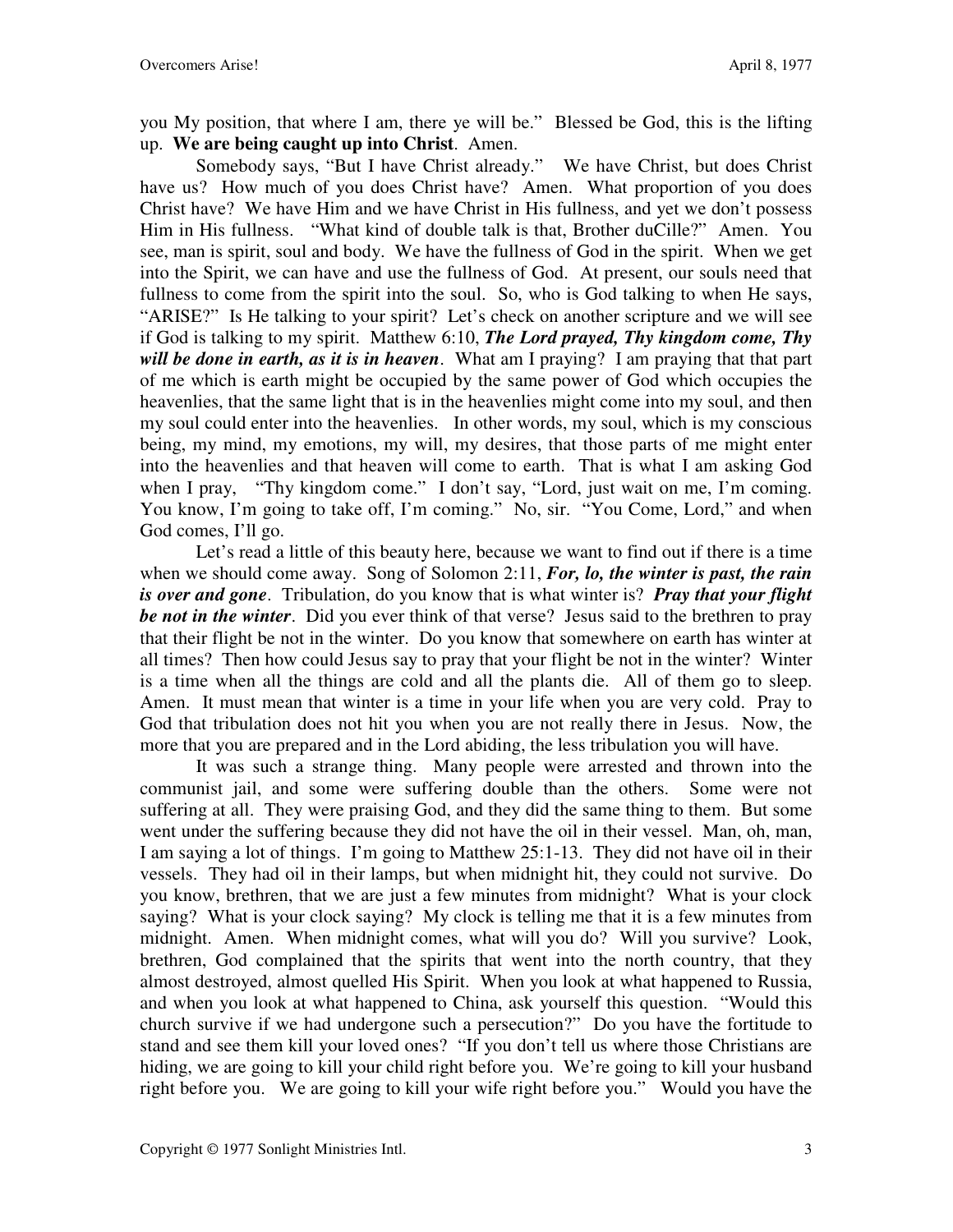fortitude to stand up and say, "NO, I will not tell you"? Blessed be God. This is what people like "we" are suffering.

A few weeks ago, they arrested some young people in Moscow. They were running a print shop. The print shop was basically to get the Word of God out. Lord, have mercy upon us, forgive us. We have the Word of God so much that we could throw them out on the street. We have it and we hardly read it. These people, some of them have never seen a Bible since they were born, and they are giving their lives just to get the Bibles out. Five of them were running this print shop and the communists couldn't find out where the Bibles were being printed. Moreover, they couldn't find out where the paper was coming from. But, they set a watch around all the shops that sold paper, and they found out that Christians were buying writing pads. They would buy a writing pad one week and then go back the next week and buy another writing pad. They said, "HMMMM. Something is wrong here." So what they did was they bugged the paper. They put a strip on it, like your tape recording thing, that was not visible. The Christians bought the paper and took it all into this print shop. Then the Communists flew over the city with a helicopter and they were able to pinpoint the shop. It was an underground place. They arrested five young people and sent them to prison. They got five years, and one got three years, I think. But, this is how other people are standing up to persecution, and I asked myself a question, "Are we ready?"

I'll ask you a question. Jesus said, "Quickly, arise and come away!" Why? Because Song of Solomon 2:11, *For, lo, the winter is past, the rain is over and gone;* 12 *The flowers appear on the earth; the time of the singing of birds is come, and the voice of the turtle is heard in our land*; It is strange that I tell you about tribulation and then I tell you about summer. It is because while some people are having tribulation, some will be having summer. Some will be having winter, just like on earth here. This morning as we are here, it is winter some place, and it is summer other places. I flew out of Miami and it was 85° and we were just suffering from the humidity, and we flew into New York into a snowstorm. Two hours away. Amen. Somebody is having summer, but somebody is having winter at the same time. So, God is promising us summer.

Let's read Psalm 24:7,9. It blessed my heart that the meeting started off with such a beautiful spirit. Praise God. And that the Spirit of God has been leading us even in the songs, so that we went ahead and we sung out the whole of this scripture, which I am going to quote two verses from. Psalm 24:7, *Lift up your heads, O ye gates; and be ye lift up, ye everlasting doors; and the King of glory shall come in.* 8 *Who is this King of glory? The LORD strong and mighty, the LORD mighty in battle.* 9 *Lift up your heads, O ye gates; even lift them up, ye everlasting doors; and the King of glory shall come in.* 10 *Who is this King of glory? The LORD of hosts, he is the King of glory. Selah.* 

Now, what kind of gates are we talking about? What kind of gates? If I come to you, brother, and say, "Lift up your gates, be ye lift up," but I give you one clue, "ye everlasting doors. What is it about you that is everlasting?" Amen. Your doors. God is saying, "Open up your mind, open up your soul, let Me come in." Hallelujah! "Open up your gates! Put down the bars! Pull the barriers! Let Me get into there." This is what God is talking about. Your soul, your mind particularly. We have been preaching many years, "Lift up your gates," and we say, "Arise, my beloved," but somehow, somebody needs to know how to "arise."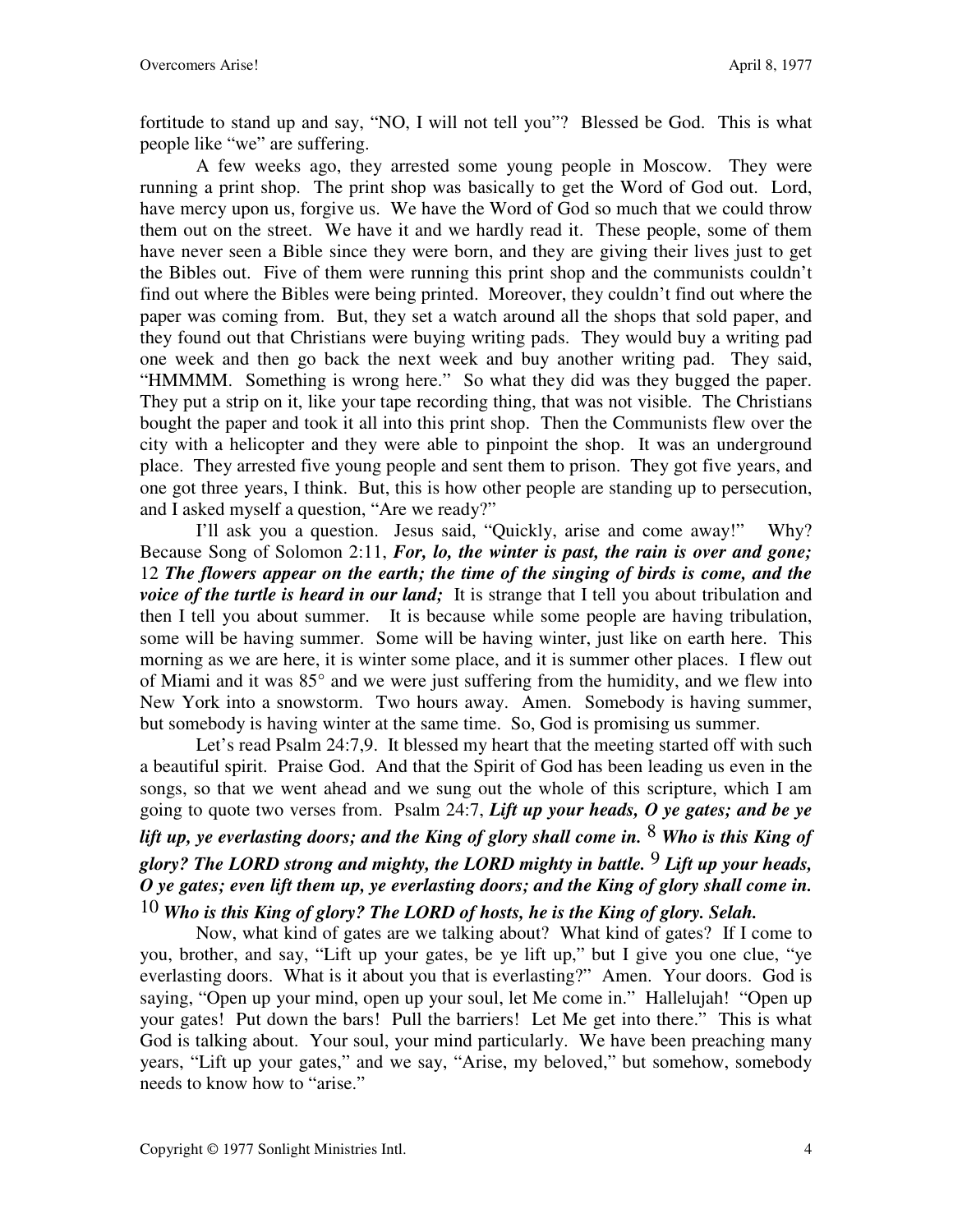You must know how to arise, what part of you needs to be lifted up. Amen. Do you know what I mean? It means, basically, that God is speaking to your soul and directly to your mind. Your mind must be lifted up from the things that occupy you at present. We cannot make it if we keep our thought pattern in the same area that we have had it in, in the past. Hallelujah. Matthew 24:16 speaks of getting up into the mountains. *Then let them which be in Judea flee into the mountains:* Now, what mountains? Where are you going to run to? San Bernardino? So those who live there wouldn't have to go any place. This scripture wouldn't be for them at all. Amen. Somebody said, "Oh, they are talking about the mountains in Israel." But then everybody must go to Israel. So, those who live in Israel wouldn't have to obey this scripture at all. **Brethren, to be carnally minded is death** (Romans 8:6). We would be stone dead if we ever looked at God's Word in a carnal way. It would kill you. This scripture alone would kill you. Amen. Matthew 24:15, *When ye therefore shall see the abomination of desolation, spoken of by Daniel the prophet, stand in the holy place, (whoso readeth, let him understand:)* You know, if this was natural, if this was physical, if this Word was just as it is printed, why would Jesus say, *whoso readeth, let him understand*? Why would He have made that remark? Because the truth is, that is the main part of the whole verse. When you see the abomination that Daniel talked about, get into, not just the church, not just the Outer Court, but into the Holy Place where it ought not to have been, then, brother, it is time for you to quit.

Get out of there and get up higher. Let me explain a little to you. The church basically is divided into three realms. Did you understand what I said? Realms? You live in more than one realm. You live in the physical realm. You live in the soul realm. You live in the spiritual realm. So, a realm is not a well defined, physically defined area. So we will have to show you a drawing to show you the three realms. Don't believe we are talking about three churches. Now, when God speaks about the Outer Court, He is talking about people who are only interested in the natural things of religion, those who have accepted Jesus as their personal Savior, and they have said, "I've got it made." They don't care about much more. They go to their church and they run their programs, they think their church is the greatest, and they don't want more, and they say they are satisfied. In other words, to do that, you must resist the Holy Ghost. **You cannot be an Outer Court Christian unless you have overcome the Holy Ghost**. Did you hear that? Yes, sir! Because the Holy Ghost begins to push you forward from the day you were born in Jesus. From the day you were saved, He began to push you forward. To not go forward, you have to fight Him. You have to be very good at resisting. So, some of us have a doctrine for resistance, and this is what we call the Outer Court Christian.

Then we have the Holy Place Christian. Basically, the Holy Place is a spirit place. The first entering in of the Holy Place is the receiving of the Holy Ghost: speaking in tongues. I don't mean speak in tongues, then receive the Holy Ghost. I mean receive the Holy Ghost and then speak in tongues. Are you with me, or did I miss you around a turn? Some people speak in tongues in order to receive the Holy Ghost. I want to set you straight just by this little thought, that you need to receive the Holy Ghost, then you speak in tongues. Basically, therefore, we have seen something happening in our time. In our time we have seen something happen that has never happened before. We have seen the Holy Ghost reach out into all of the churches, whether they wanted Him or not. Churches that have a doctrine against the Holy Ghost, we see them in there receiving the Holy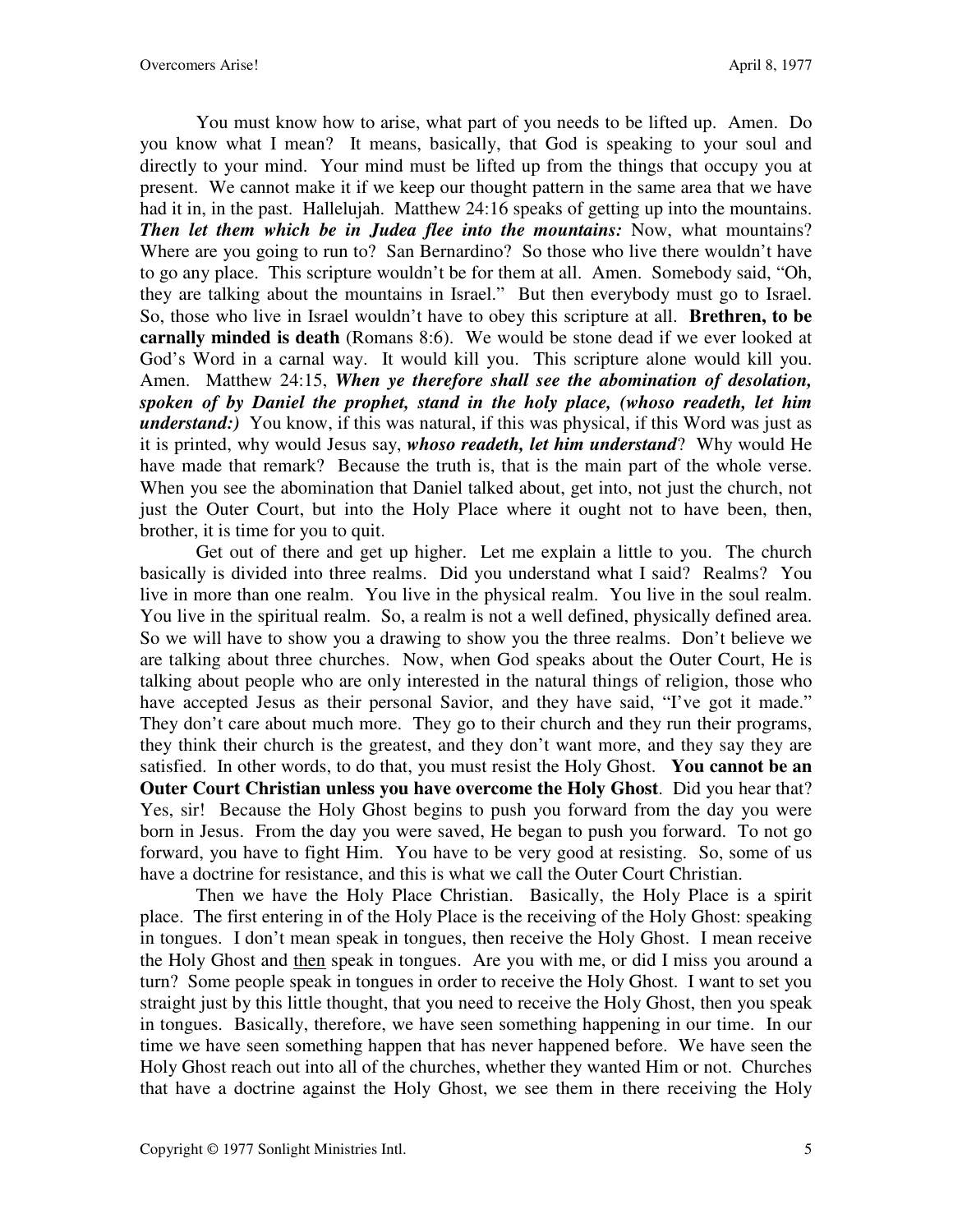Ghost. Hallelujah! Amen! That means that God has broadened His borders just suddenly. They call it the Charismatic Movement, but I suppose that it is those who don't know better that call it the Charismatic Movement. But it is a Holy Ghost Move. Hallelujah! It is God's fourth move. The fourth move, do you remember that? In Ezekiel, in the water to the ankle, into the water to the shin, into the water to the thigh, into the water and he was covered. Amen! This is God's fourth move in which He is going to move man into a depth where he cannot stand. So, no man will be able, in this move of God, to either contain the move, sustain the move, or direct it in his way. Formerly, you see, every move that God made, man went in and he turned it his way, and some men became millionaires out of the move of God.

But this move that God is making, men put a fence around it. Have you seen many fences around it? Many of you might have belonged to the Catholic Charismatics, or the Lutheran Charismatics, or the Baptist Charismatics, or the Methodist Charismatics. Hallelujah! You see, they are putting fences around little pieces of it. What is going to happen to the fences? The move of God in this hour cannot be contained. It is going to break loose out of these fences, and people will find the freedom in God, outside and inside of religion. In other words, barriers and fences are not going to stop it. But something has gone wrong. In Matthew 24:15, it says that in that move there will come forth an abomination of destruction. An abomination will come forth in these moves, and what is the abomination? It is exactly what we see happening. People begin to talk in tongues, move in the Spirit, and yet we see an anti-christ move. Anti-christ has come into the Holy Place. I'm not preaching about that, but you had better turn to II Thessalonians, for some people don't believe unless you show them the Bible. So, I am showing you here the Words. I will just read it as it is in the Greek. II Thessalonians 2:7, *For the mystery of iniquity doth already work: only he who now letteth will let, until he be taken out of the way.* Let me hear what Rotherham says about that, brother. "The secret of lawlessness is already working, only until he that restraineth be gone out of the midst." Okay, you see Rotherham made a mistake right there, because the scriptures definitely did not say anything about being gone, they did not say anything about being taken. It just said, "until out of the midst he be born." He comes forth. But, if you read the next verse, it will explain it, and I don't see why anybody should make a

mistake. 8*And then shall that Wicked be revealed, whom the Lord shall consume with the spirit of his mouth, and shall destroy with the brightness of his coming:* In other words, when evil rises up in the Holy Place, then this wicked one will be revealed. It is now hidden. The wickedness in the church is somewhat hidden, but it will be revealed.

Now, let's go on a little. We want to look at Luke 21:28 and it will bear the same thought. *And when* (Now, when are you to move up? When? There must be a time.) *these things begin to come to pass, then look up, and lift up your heads; for your redemption draweth nigh.* I thought you were saved, brother. What kind of redemption are you looking for? We are getting into trouble here. I thought you people sitting here before me were all saved people. How come Jesus is saying to us that when we see certain things begin to happen, then our redemption draweth nigh? Turn your Bibles with me to Romans chapter 8 and here we see Brother Paul, in the Spirit, speaking about the Sons of God being redeemed. Romans 8:19-23, *For the earnest expectation of the* 

*creature waiteth for the manifestation of the sons of God.* 20 *For the creature was made subject to vanity, not willingly, but by reason of him who hath subjected the same*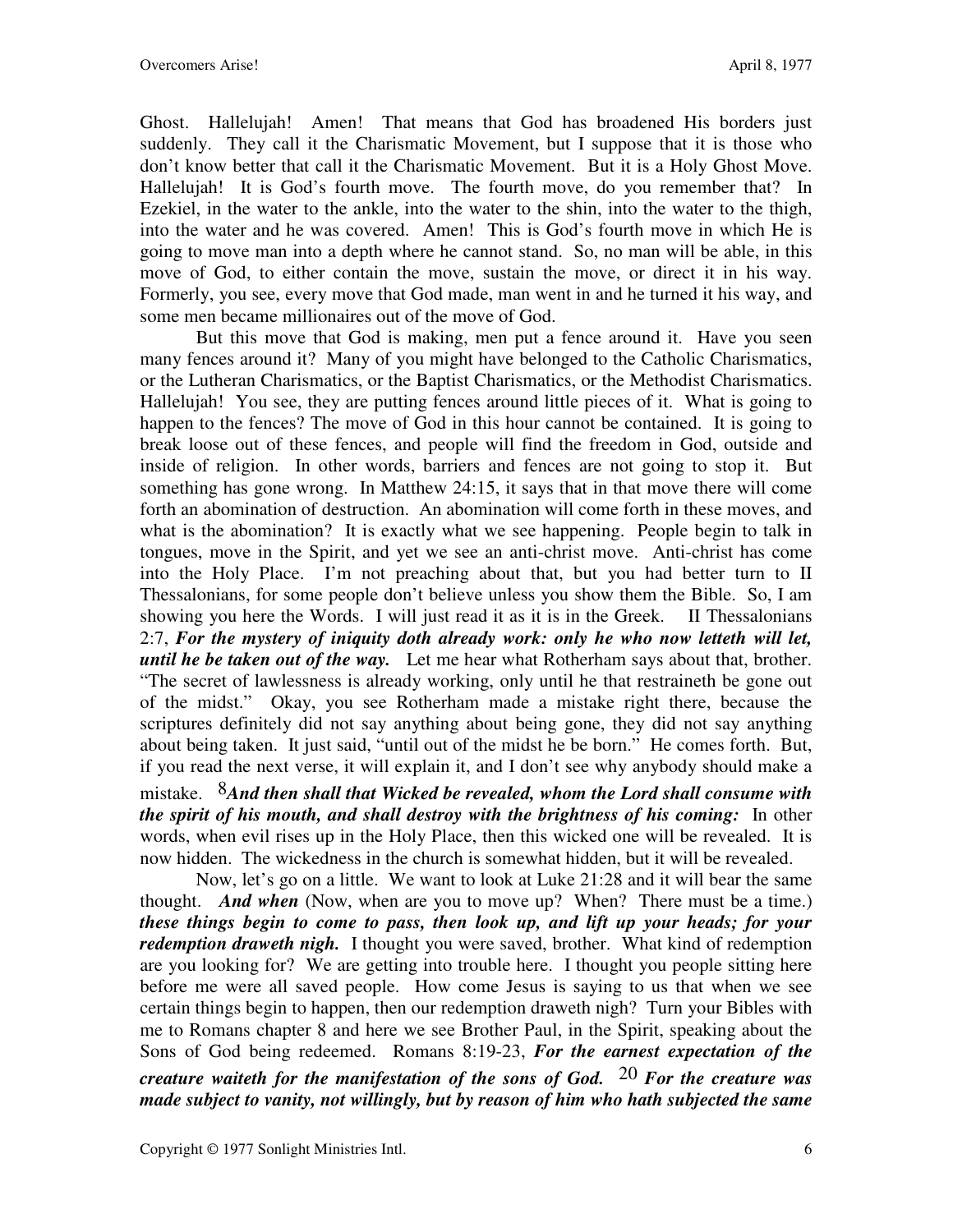*in hope,* 21 *Because the creature itself also shall be delivered from the bondage of corruption*… (This is your problem. We are still under the bondage of corruption.)… *into the glorious liberty of the children of God.* 22 *For we know that the whole creation groaneth and travaileth in pain together until now.* 23 *And not only they, but ourselves also, which have the firstfruits of the Spirit, even we ourselves groan within ourselves, waiting for the adoption, to wit, the redemption of our body.* The redemption of the body. You know, you see someone ill-treating an animal, beating a dog, and that dog couldn't do better – it is a dog. We are the ones to be blamed. **The whole creation is waiting on the Sons of God to come forth to set them free**. Amen. You can't understand that, eh?

Now, let's go one step further. Why is it that our minds are not in the heavenlies? Why is it we don't seem to be moving as fast as we should be moving? What is hindering us? Let's turn to Ephesians chapter 6 and verse 12. *For we wrestle not against flesh and blood, but against principalities, against powers, against the rulers of the darkness of this world, against spiritual wickedness in high places.* For most of us, that is a bunch of words that have a bad meaning. We don't really know by experience what this verse is talking about. Let me see if I can give you a little idea. We are fighting against spiritual forces, not physical forces, but spiritual forces. We are fighting, not just ordinary spiritual forces, but we are fighting the princes of these spiritual forces.

I will tell you a story. I was having trouble in my home. I was having trouble because I wasn't getting on too well with my mother. I wasn't getting on with the people who were working for me and I wasn't getting on too well at my work place. I was an accountant in the Agricultural Department, and it just seemed to me that something was closing around my whole life. Everything I put my hand to became a failure, and I didn't know what the reason was. So God said to me, "Fast for seven days." I said, "Lord, I have to go to work every day, but I will do it." So, I started fasting. I fasted Sunday, Monday, and Tuesday, and Wednesday night I fell into a vision. I saw myself standing in the Baptist church-yard and I had like an X-ray vision that I could see right through the walls of the church to the back of the church, and I saw Satan back there where the restrooms were. He called a spirit to him and he said, "Look here! Go and stick that man." Now, I don't know if you have that word here, "Stick him," in your football business, but in soccer when you say, "Stick that man," you must be on him like a stick in plaster. He mustn't get to kick that ball. Tie him up. So Satan said, "Stick that man." Here comes this spirit to me, and because I had seen him, because I knew he was of the devil, I rebuked him in the name of Jesus, and man, he was like somebody who got shot, and he held on and limped crying back to the devil. When he came back to the devil, the devil patted him on the back, and said, "Never mind, I will send him a prince." So he called again and here came a beautiful, strong looking man. His features were just perfect and he looked like a king. He said, "Stick him." So this young man starts coming towards me. I am out there and as I see him coming towards me, I'm getting ready to rebuke him in the name of Jesus, but before I could open my mouth, something cracked behind me. I turned back and by the time I turned around, of course, it was nothing. Believe me, this prince created a distraction. By the time I turned back, he was right there beside me, and oh, he was smiling. So, I thought I was going to give it to him right then. I opened my mouth again, but he started saying something that interested me, and I had to pause to listen to what he was saying. After I had heard, I say, "I am going to give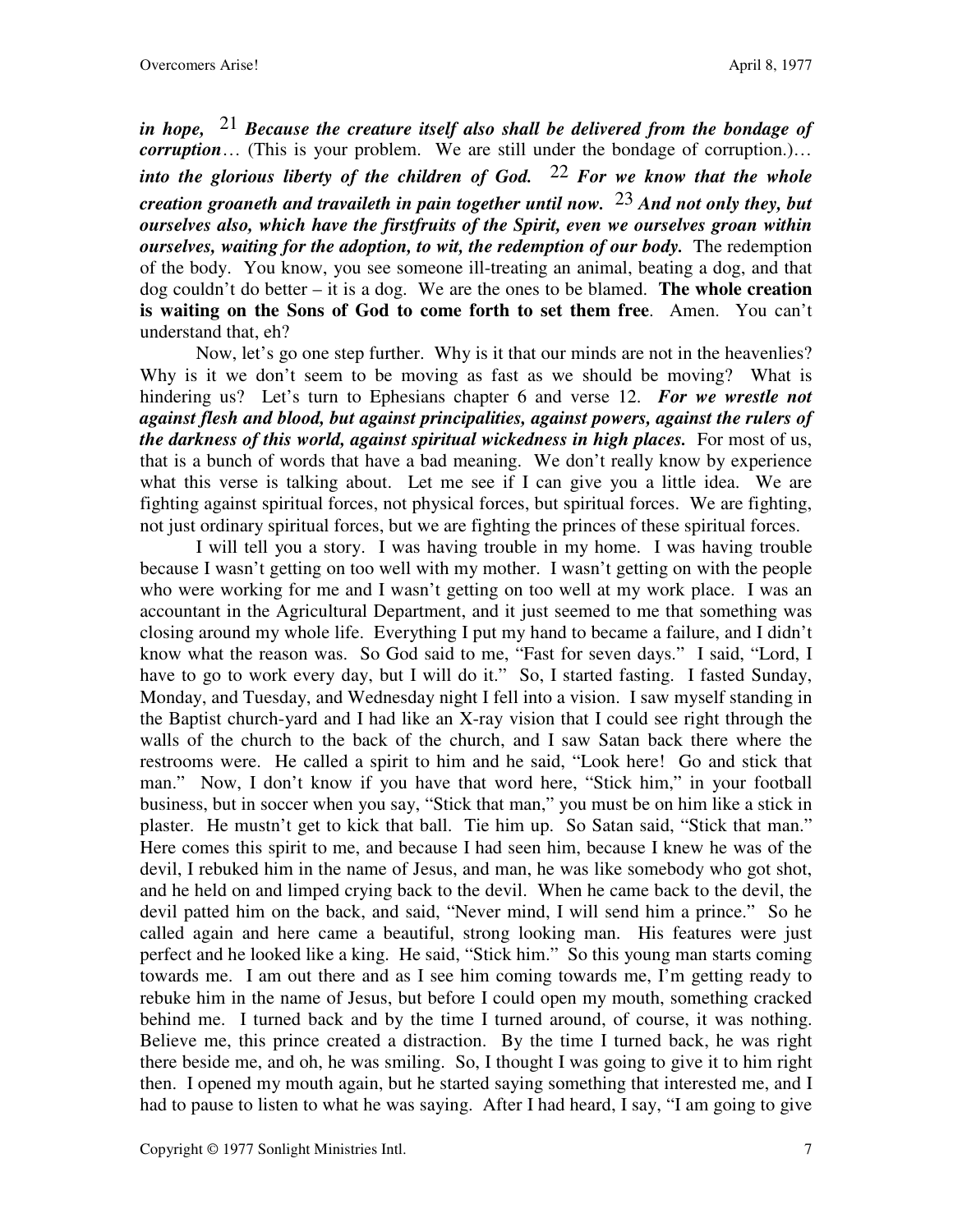it to him now," and by the time I started rebuking him, I saw his back going across and I realized that I did not rebuke him. So, this prince was really something, eh?

So, in this vision, I went home. I lived a few hundred yards down the road from the church. So, down the road I went to my home. When I opened the gate, I saw this prince at the corner of the porch with my mother, with my aunt, with the two girls we brought from the church, and they were there talking about me. This is why I couldn't get on with them. Then I said to let me quietly stay here, so I stood at the gate, and I heard everything they were saying about me. Then I walked right up behind this prince, and I rebuked him in the name of Jesus. When the thing hit him, he staggered back and, guess what happened? Out of his bosom jumped my old motorcycle. As he staggered, the motorcycle jumped out of his bosom and it was on a string. So I rebuked him again and out came the bicycle. I spent hours and days and days on that bicycle, riding around the whole island, having a good time. I think I loved that bicycle more than I loved anything else. Yes, sir. It was one of those special made racers that you took one finger and lifted it up. I would come along at any speed and jump off and just flick it up with the bicycle in my hand. Motorcycle, throttle wide open, you know what I mean. I was a Christian, loved the Lord Jesus, preaching the Word, but these little things, I didn't notice them. Then, I rebuked him again, and something else jumped out and, brethren, believe you me, old radio, this, that, and the other—these were taking up my time. This was God's precious time and I didn't realize it. There was a long string like this and as he staggered toward the gate, he pitched through it, crying and weeping. He hauled all of this rag-tag behind him, and I found out where my problems were. They were not only there, but they were here. Amen.

Ephesians 6:12, *For we wrestle not against flesh and blood, but against principalities, against powers, against the rulers of the darkness of this world, against spiritual wickedness in high places*. Let me tell you something, devils don't think like human beings. Do you know what I am talking about? Somebody believes you can outsmart a devil; you can out-think him; you can plan. You cannot out-think a devil. He doesn't think like a human being. He thinks like a superior being, and **your only hope is in the Mind of Christ**. Our only hope in this battle is doing what Jesus wants us to do. I heard from the Lord that there is a bombardment on the human mind that is going on right now, that your mind is being subjected to more pressure than you have ever had in your life, and that the pressure will increase, but you can turn him off. I'll give you another story.

You know, when my congregation begins to get tired, I start telling them stories. Isn't that wonderful? I wanted to know from God how a devil can read my mind. First thing I wanted to know was can a devil read my mind? Can a devil find out what I am thinking? If a devil can find out what I am thinking, then I am in trouble and I have proof that he does know what I am thinking sometimes. But where is the barrier? How do I know when he knows what I am thinking, from when he does not know what I am thinking? So, I have been praying to God about this, and I tell you, God is great. I don't think some of us knew how great a God we have. He will do things to you and he will drop you into circumstances, just to answer your prayer. Any time you find yourself in a fire, don't get all, "Get me out of here, quick, quick, quick, God! Get me out, Lord!" Just stop a little, please, and ask, "Why am I in here?" You will find out that you prayed yourself into that fire. Do you hear me? "Oh, God, give us great blessings today. Lift us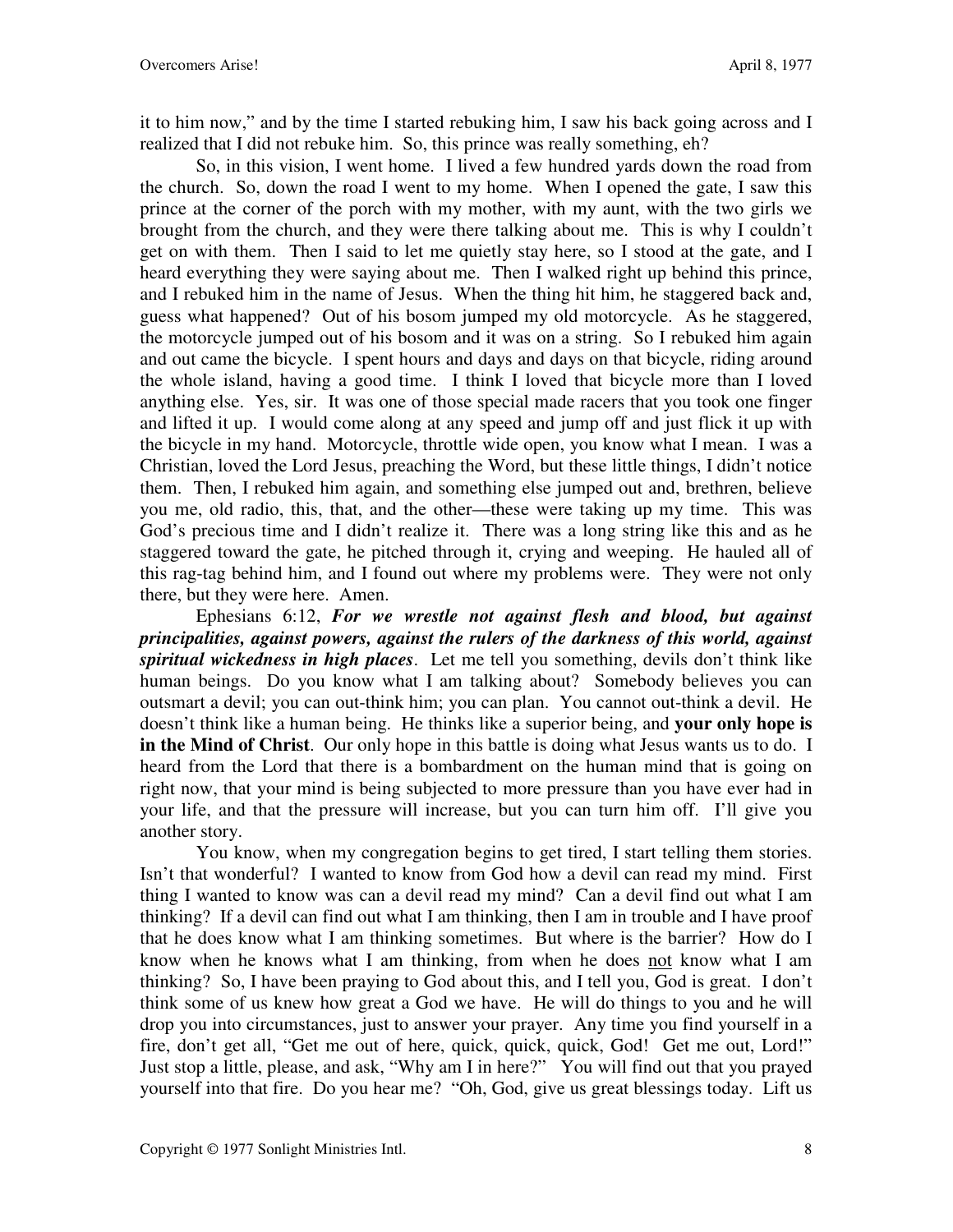up, Lord." To get you up, God has got to throw you down. Some of us won't get up unless we are thrown down.

I went to a meeting, and this meeting might have been near thirty miles away. We had no transportation in those days. We walked. So I was walking that whole night, getting back home. When it came near toward morning, I began to enter into a wood, a thick wood, just before I got into my house. I heard somebody behind me and I thought it was a man. Now, I didn't even know how to be afraid of a man. It's not really possible in the way I lived in the past, to be afraid of a man. So, I walked along, picked up a stone, threw the stone ahead of me, "chip-chip-chip" it went into the dry trash and I quietly went around a tree to see this man come. But, the thing, whatever it was, came to that distance and stopped. I said, "Well," and I went on. I came around a big rock that was jutting out like this on the track. There were little trails we were going through, no roads. The trail went around the rock so I came around the rock and threw a piece of stick on, and there I was waiting for this man to come again. The thing came on the other side of the rock and stopped. So I realized that I wasn't dealing with a man. You see? In other words, this intelligence, whatever it was, it was knowing what I was doing. You notice my thoughts, I was thinking naturally, like men think, carnally. To hide behind a rock, it is a man I'm after. Okay, so I went on. I said, "I didn't know it was a spirit." I said, "Follow me home. Since you are a spirit, follow me home." And there was something that came in my heart, and I didn't know where it was from, but I know now it was of the Lord. It was to answer my prayer – God, let me know what a spirit really is. I want to feel him. I want to touch him. I want to feel this thing tonight. I went into the house. I put on my pajamas and jumped into bed, and pretended to snore, and as I put on this false snore, the door opened and here came in this thing. Now, I'm pretending to be asleep, so I couldn't open my eyes. But, when he came in, the door cried on it's hinges, and I know the door has a cry right at that spot. When he came over to my bed, the floor cried, and I know the floor has a cry right at that spot. So, he must have had some kind of weight, and I had my hands like this waiting for him. To cut a long story short, he eventually jumped right into my chest, and began to stretch himself over me, and there was this great vibration, like a motor. You know, when a powerful motor is working it is vibrating. I could feel this vibration and I knew it was power. Whatever it was, it came right out until it touched my hand, and I grabbed him in the name of Jesus. When I grabbed him, he was frightened, and that blessed me, because I realized that he didn't know that I was going to grab him. That means he didn't know what was in my mind. Hallelujah! One time he knew my mind, and then all of a sudden, he didn't know my mind. So, after I grabbed him, he wrestled, and he was like a snake, like I grabbed onto a serpent and he twitched and twitched and he actually pushed me out. I realized that something was wrong, because he was overcoming me. Then I began to think about the cross of Jesus, and I saw the Blood coming down, and he began to lose. Hallelujah! Do you know what God showed me afterwards? The battle is really in your mind. It wasn't your strength or manly force that pushed that demon down. If that was it, you'd be beaten. You'd lose the battle. **But it was when my mind went on Jesus Christ that I had the strength of Samson.** Hallelujah! Do you notice in the Bible, every time that Samson was about to do something, the Spirit of the Lord came upon him? And as the Spirit of the Lord came upon him, the man became Superman. Hallelujah! So, I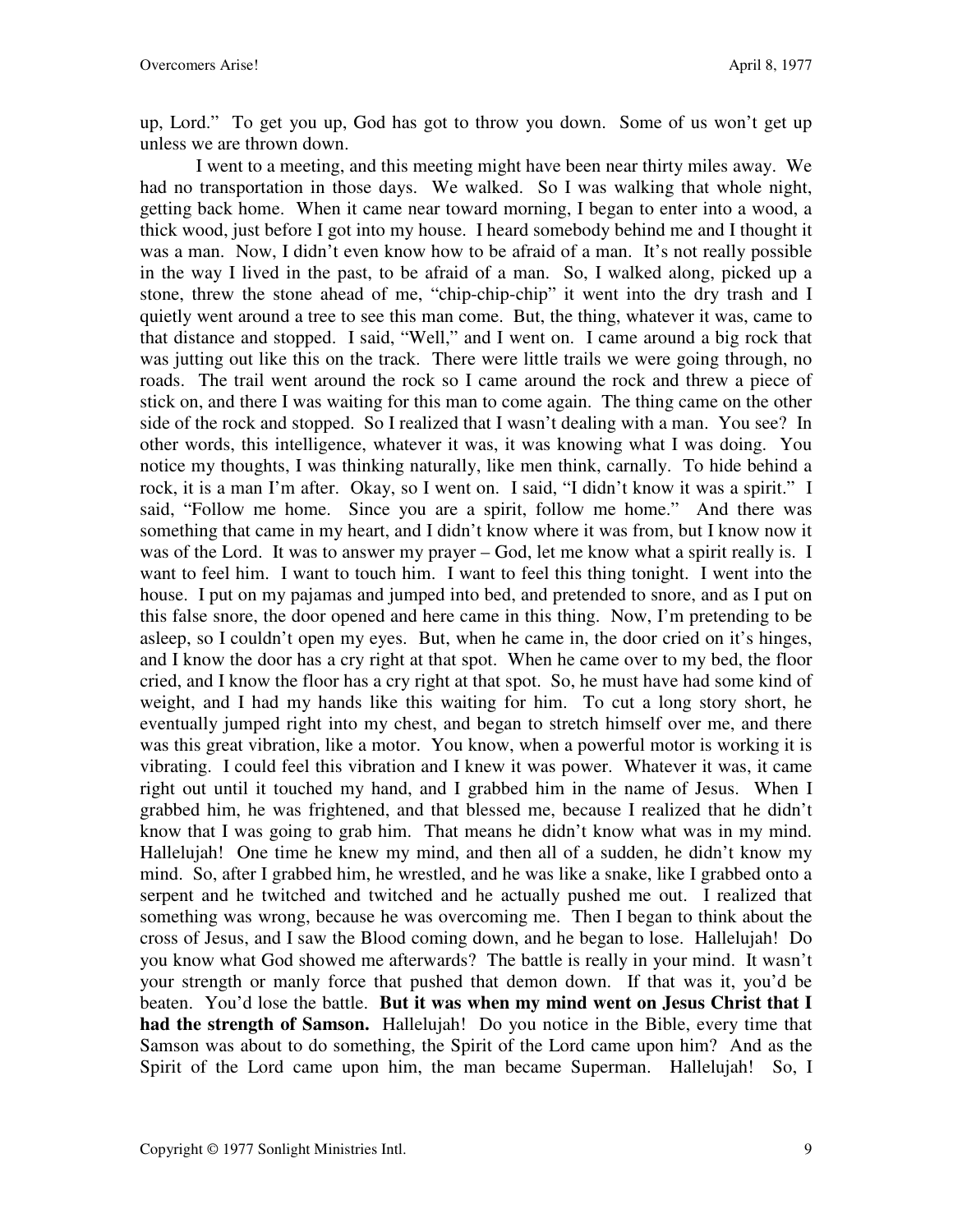squeezed the daylights out of this devil, and he got out and he cursed. I heard him curse. Then God called his name. But, that is not the part I want to show you.

I want to show you that *we wrestle not against flesh and blood*, and that the battlefield is really in your mind. Do you know what God showed me? He showed me that if your mind falls below a certain level, you are a goner. You are in devil territory, and Satan is king, but not in our realm. Jesus is King in our realm.If your mind is on Jesus, Satan has no way of winning. Hallelujah! I could tell you several other stories, that, in the middle of a battle with a devil, Jesus came right to me and told me what to do, because I was doing the wrong thing. I was fighting. I got excited and frightened, and Jesus just appeared to me and said, "Don't struggle. Relax." The devil jumped on top of me, and Jesus won. Amen. Praise be to God. God is saying to us, brethren, that this area of the mind, we must immediately get onto it, for this is where our victory lies.

I don't know if you notice how many mind religions there are going around now. The Eastern religions have invaded the West, and the Transcendental Meditation and the MT and everything else is bombarding the people. I have seen one church send all it's members to the transcendental meditation class. Better than that, I've seen a university that sends its staff to take transcendental meditation, because they say they become better workers. If transcendental meditation is making headway, you'd better start looking about your mind and what you are thinking, because you can also make headway by setting your mind on Jesus. Now, the **how** of it, we may just touch that.

How can I set my mind on Jesus? But let's go on a little more. Let's read Ephesians 1:20-23 first, *Which he wrought in Christ, when he raised him from the dead, and set him at his own right hand in the heavenly places*. Whenever you read in your Bible of anything being lifted up, anything being raised, don't think of a natural raising from bottom to top. Think of it spiritually, because this is what your Bible means. When your Bible says that Jesus was raised, it didn't mean just that He got up from a dead position to a live one. It means that spiritually He was in the lower regions, and He was lifted into the higher regions. Ephesians 1:21, *Far above all principality, and power, and might, and dominion, and every name that is named, not only in this world, but also in that which is to come:* Now, you notice here that the same principalities we were talking about, that Jesus is the head of these. Jesus is not only the head of the principalities in heavenly places. Do you know what principality means? We will go over it for those who don't really grasp the Word. Prince, it starts with the word prince. A principality is a pality or an area ruled over by a prince. Amen. So, Jesus is the head of principalities in heaven as well as in earth and hell. Ephesians 1:22, *And hath put all* 

*things under his feet, and gave him to be the head over all things to the church, 23 Which is his body, the fulness of him that filleth all in all.* I want you to understand. Jesus is a man. Jesus Christ is a man, like you. He has flesh and bone. Amen. Now, to say He is head, we must be speaking in a spiritual sense and if He is the head, then He is not a headless person, a bodiless head. Do you understand? He has a body, and in the same spiritual sense that Jesus is head – in the same spiritual sense you are His body. Are you with me?

Now, let's go to Ephesians 2:6, *And hath raised us up together, and made us sit together in heavenly places in Christ Jesus:* What are we talking about? Are we sitting in heavenly places now? Yes, in Christ. In Christ, not in the natural. Not in any other way, but "in Christ." The moment you get in Christ; the moment you move in Christ,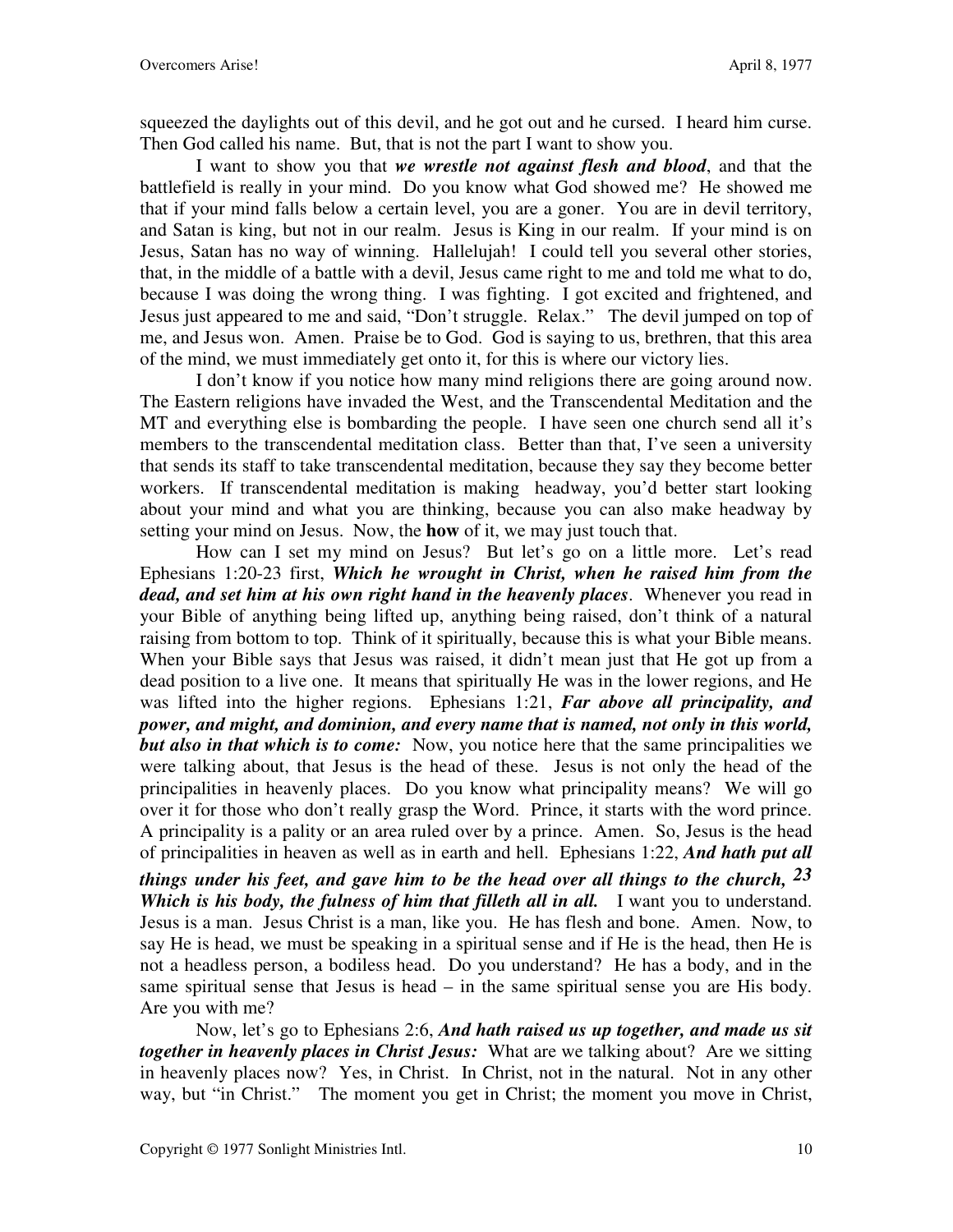you are part of God's rulership. Let's get it straight. God has a body on earth. Arms, legs, a head, moving, doing things. Acting, right? It is necessary for you to know what part of the Body you are. **It is necessary for you to know what part of the Body you are**. Let me just touch this, brethren, because I know that some of you don't know what part of the Body you are. There is an Outer Court. There is a Holy Place. There is a Holy of Holies. There is a ministry in the Outer Court that is basically anointed for the Outer Court. Yes, sir. I'll give you an idea of what I am talking about. When I was first called and sent out to preach the Gospel, I would pray to God for the souls of men. When I got into a congregation, everything that could be saved was saved. They were thrown down on the ground. The whole congregation was thrown down and couldn't get up until they repented. I just sat there watching them, because this was the area of ministry in which I operated. One night, nine men got up and challenged me, and said, "You have nothing, man. You are just putting brain over us. You are a schiester, you know. Prove to us that you have God." So I said, "Do you want it?" They said, "Yes. Prove to us that you have God." I said, "All right. You want me to pray that God will touch you?" "YES. Yes. We want God to touch us. We hear too many words. Too many preachers come in here and deceive us with big words. We want God to touch us." I said, "You are right up my street, boy." I prayed one time and nothing happened, and brethren, that whole congregation, like this, started laughing at me. I tell you, I felt a laugh bubbling up in me. I had to laugh, because I knew that when men begin to mock God, something is going to happen. The second time I prayed, and a little girl with a fine voice, she was a joker of the piece. She said, "Nothing has happened, sir." The people just laughed me to scorn. I said, "Well, since nothing has happened, do you want to give me a chance to lay hands on you and pray for you personally?" She said, "Okay." Hallelujah! No sooner had I touched the girl than she screamed. Well, the people thought she was still joking. But, she screamed and fell to the ground. And something in the building "arced." The electricity in the air, do you know what I mean? There was something like a "kkkkkkkkgggggttt". Something "arced," and the nine people were struck flat to the ground and they couldn't get up all night. They had to repent, or they couldn't get up.

Brethren, the man who is anointed for the Outer Court, he can work there, work with power, and work with the Spirit of God. But, there is a man whose basic anointing is for the Holy Place, and if he reaches out to the Outer Court, it is to pull them in, and this is the Holy Place movement. The anointing that we see in the present day charismatic move, that men are working on this bridge between the church realms and the Holy Spirit realm. The business men, Full Gospel Business Men groups, and whatnot, they are working in this realm. But, there is a ministry that is anointed on the other side, from the Holy Place, to push people into the Holiest of All.Hallelujah! You must know where you are. You must know where you are, for you can be at different stages of the game. It doesn't mean that I couldn't preach a salvation message. No, no, no. Get me out there and I'll work havoc with the devil's business. I'll gladly get to it right now. I don't pass a sinner if I can catch one. But, basically, this is not my department at this time. I'm called, sent to the United States, with an urgent message to the people of God, basically to the Sons of God who are going into the Holy of Holies. Praise God.

Some of you don't know what you are doing, because you take your money, the money you earn, it is part of God's money, you and God earn it, then you walk down the street, it's you and the Holy Ghost. When you go to work, it is you and the Holy Ghost.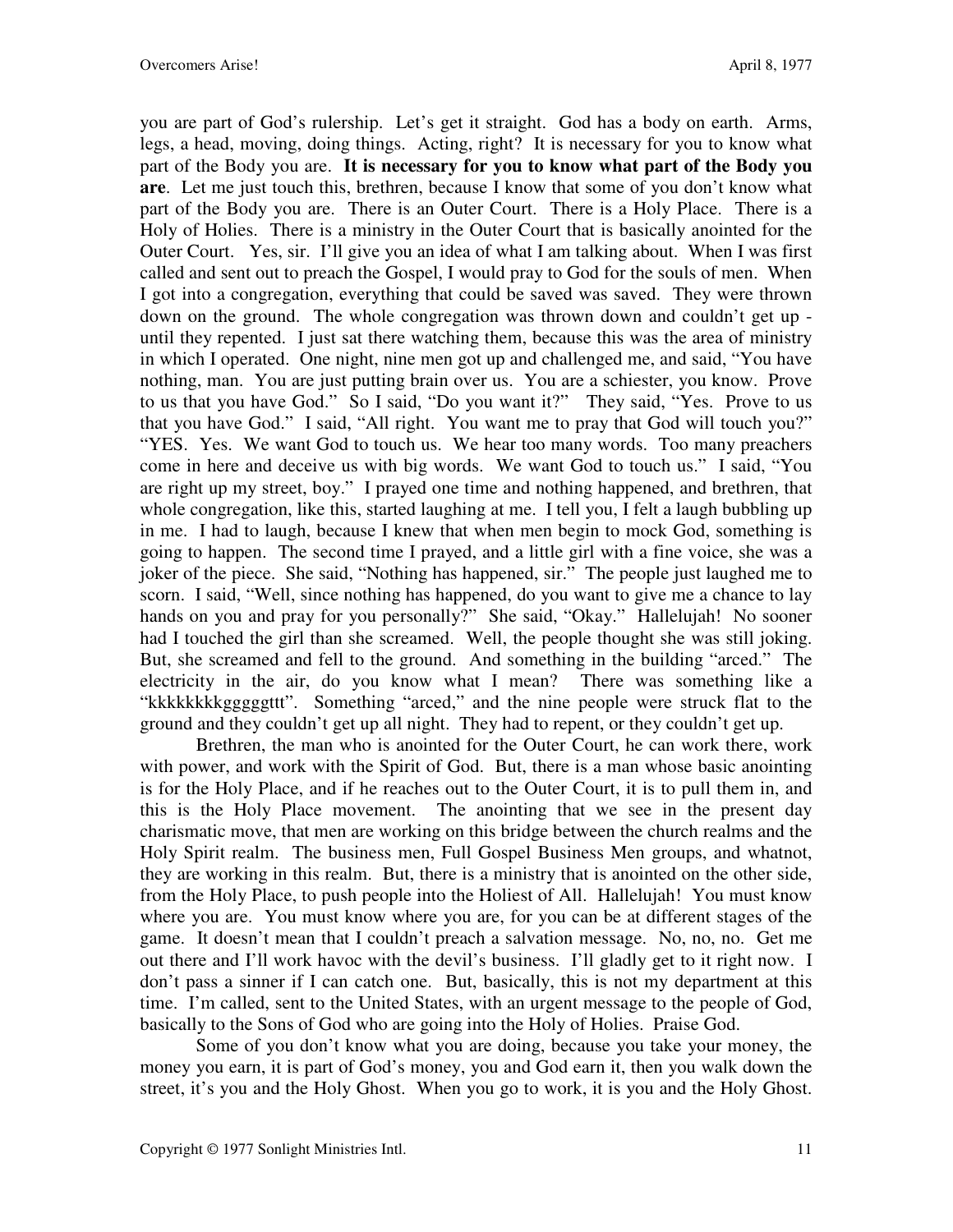You are as much a worker in God, a part of this body, a part of this body function, as any Mr. Preacher who goes out and spends all his time working. When you go and take your money and give it to the Outer Court, you don't know what you are doing. You don't know what you are doing, because basically God called you to support a ministry that is going in, and if the ministry doesn't get the strength, they cannot go and do what they are to do. Now, I am not saying that you mustn't give to the Outer Court, I'm not saying you mustn't give to the Holy Place ministry, but as you are called and anointed for the Lord, basically, you are called and anointed for a specific ministry. You must labor in that ministry. You must put your strength in that ministry. Now, how do I get into that, when I'm talking about wrestling? Because the enemy will think a demon caused you to do the wrong thing. He is dealing with the mind. I know some people give an offering because they are embarrassed. Isn't that a truth? Some people give an offering because everybody is giving and you are embarrassed if you sit down and you give nothing. You feel a little ashamed. This was the design of passing the offering plate, to embarrass you so that you will give. I heard a man say one time, "I am not ashamed to take a carnal offering from a carnal people." He got the biggest offering that evening. Praise be to God!

Let's go on. We are talking about you sitting in heavenly places with Jesus Christ because you are a part of His Body, and whatever He does, you are a part of what He does. Now, let's go on. Your mind is the battlefield. Amen. Turn your Bibles around to Proverbs 4:23. The Spirit of God is speaking to you to keep your mind right. 23 *Keep thy heart* (or thy mind) *with all diligence;* (be very careful) *for out of it [are] the issues of life.* What are we talking about? We mean that as a man thinketh in his heart, so is he. You have to deliberately curb your thoughts, keep your mind upon the things of the Lord. Sometimes your house, your home, is so confusing, so upsetting, that it seems everything is upside down. You can't get things together. Switch on the tape recorder. Switch on the gospel music. Switch it on, get that machine to help you. Switch on the Bible just being read. Don't most of you have Bible tapes? Get Bible tapes and put them in the tape recorder. Everybody may be busy doing their business, but let that thing keep going and you will see what happens. The devil will leave your house. He is not going to stay there while Bible is being spoken. And you had better pray over that tape recorder. I have seen many people lose their tape recorders. Why yes, the devil just makes the thing go bad. You had better pray over that tape recorder and let that thing work*. Keep your heart with all diligence***,** because Proverbs 23:7 is saying, "For as you think in your heart, so you are..."

Look at Isaiah 26:3, *Thou wilt keep him in perfect peace, whose mind is stayed on thee: because he trusteth in thee.* Thou will keep him in perfect peace whose mind is stayed on Thee. In the area of our mind there is a battlefield, and this is the main battlefield. Let me tell you one thing about your mind. Your mind is the nearest part of your soul to your spirit, or to any spirit. There are spirits which are struggling to control your mind. All right. A drawing came into my mind. Amen. You have spirit, soul, and body – three areas. Imagine three circles. Right between spirit and soul, you have a connecting link where the spirit reigns over the soul, or should reign over the soul. But, the person who opens and closes the gate is the soul, not the spirit. So the spirit will come in as much as you pull the lever back and open the gate, and this is why we have the scripture about the gate in the  $24<sup>th</sup>$  chapter of Psalms. As the gate is open, the Spirit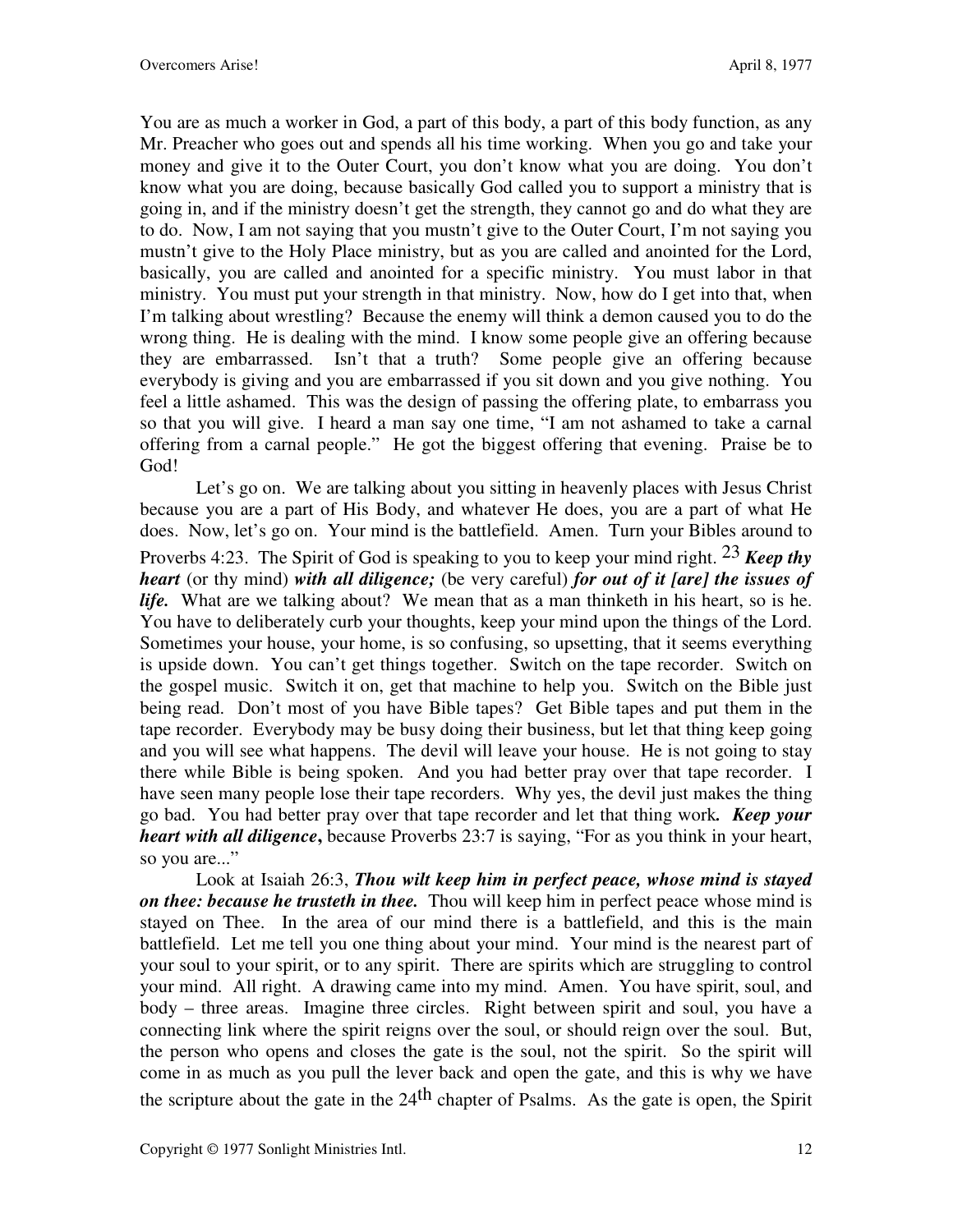will come in. But if you shut the gate closed, another spirit will come in. Come on. Are you with me? You see, your spirit is incorporated by the Holy Spirit, and the satanic spirits cannot go into your spirit. That is a closed area for them. But they can bombard your mind. So, the spirits try to reign over your mind. Praise God. It is good food. Let's get it.

Luke 12:29 speaks of a person being of a doubtful mind. Be not of a doubtful mind. Doubt is a destroyer that takes away the energy from the mind. Don't let your bodies cause your souls to lose energy. Do you hear what I am saying to you? Control your bodies that neither heat nor cold nor whatever is going to cause your body to cause your soul to lose your blessing at this time. Let us go on. Luke 12:29, *And seek not ye* 

*what ye shall eat, or what ye shall drink, neither be ye of doubtful mind*. <sup>30</sup>*For all these things do the nations of the world seek after*:... You see, a doubtful mind is something that destroys the energy of your soul. Do you know that when you fight the devil, you fight him with energy? It is not your hands and your feet, you know. Of course, I have seen people kick the devil and all that sort of thing, but you can't do that. The whole story is that the energy from your mind blasts him like a laser beam. When you rebuke a devil, it is the energy that comes forth from your spirit through your soul that blasts the enemy. If that energy comes out with a piece of doubt in it, it is like fffffftttttt, something that restricts the power. Praise the Lord. Can you understand? So, if you are fighting the devil with restricted power, you are not going to win.

This is the situation we are dealing with, the mind, the area of battle. Read another scripture here. In Romans 8:27, we have a scripture speaking of the mind of the Spirit. What is that? Somebody says that the spirit and the mind are the same thing. Hmm. Well, we are reading here now about the mind of the Spirit. The Spirit of God can overshadow your mind so that your mind takes on the image of the mind of the Spirit, what the Spirit wants you to do. Romans 8:27, *And he that searcheth the hearts knoweth what is the mind of the Spirit, because he maketh intercession for the saints according to the will of God.* So it means that even in our prayers that the Holy Ghost must direct our prayers, because He will make intercessions for us according to what God has planned for us. Do you know that every one of you sitting here, God has a special plan for you? Look at God's blueprint. We should always pray, "God, let me conform to Your plan for me." You know, that conforming to God's plan for you. Very often, I might want you to do so-and-so, the other person wants you to do so-and-so. But what does God want you to do? YES! And this can only be decided in your own heart, between you and God.

What is the mind of the Spirit? Now, take I Corinthians 2:16 and look at the mind of Christ, *For who hath known the mind of the Lord, that he may instruct him? But we have the mind of Christ.* Now, many Christians quote that scripture to say, "Yeah, I don't have a problem. I have the mind of Christ already." You sure do, but you have the mind of Christ in your spirit. You would like to see it come forth in your conscious mind. Sunday there was a beautiful lesson Brother Rick brought forth, and the thing that impresses me the most is that God said to Abraham, "Now, Abraham, I know you." God knew Abraham long ago? The worst part of it is that God knew what Abraham would do before Abraham knew what Abraham would do, and yet God had to have Abraham do it! Do you know what we are talking about? We are talking about you doing an action to get the thing really incorporated into your being, that we are being formed. Can you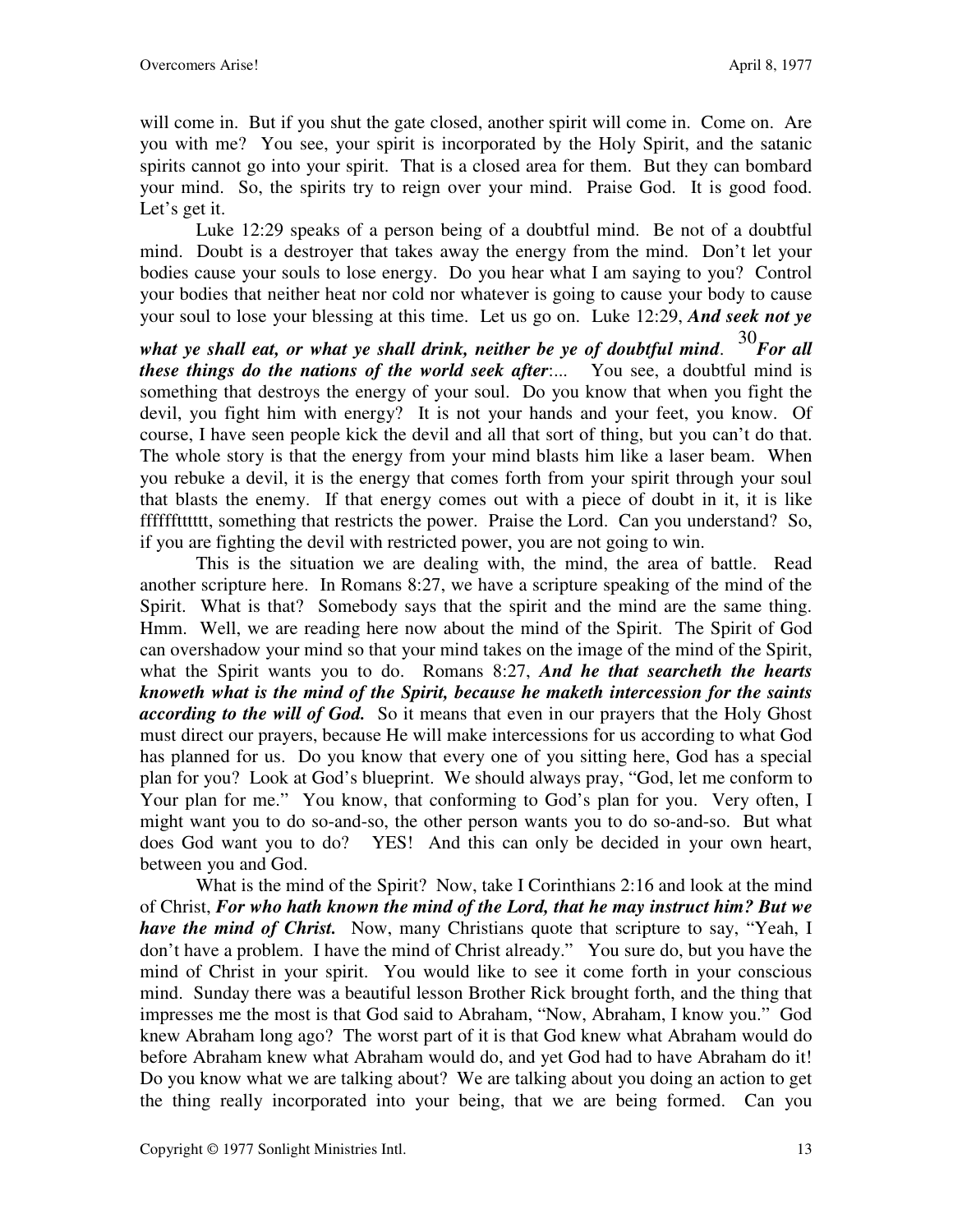understand that? You are not yet you! In other words, the you that you are today, tomorrow you will be another you, and as days progress, you will gradually, consistently change. Now, if you are changing for the better, you – you, you that I call you, you are changing to be more like Christ. So, one day when I see you, you will not be the you I used to know, but you will be the Christ that I never knew. The mind of Christ is continually changing people, and you know, I have been making mistakes. I've made a lot of mistakes. One of the mistakes that God corrected me in recently is that a man could do something last week, and you say, "Boy, him? I'm keeping away from him." You keep away from him for a month or two months or a year, and then the man changes and you know nothing about it. You still go around judging him on what he did last year. Brother, you are wrong. You believe Jesus and then believe Jesus for your brother, that he also can change. There is a change, a continuous change going on, and you cannot, you dare not judge a man for what he did yesterday. Praise be to God, because there is a continuous change and the mind of Christ is overcoming the natural carnal mind and we are putting on the Divine Nature. Hallelujah!

Philippians 2:5. Putting on the mind of Christ. What do I mean by putting on the mind of Christ? I mean that we are submitting to the Spirit of God which is within us, and this same Spirit, this same mind that is within us is continually bombarding the natural mind, and the natural mind is giving way to the mind of Christ within us. There is a breaking down of the natural way of thinking, the natural way of operation, the natural way of doing things, and God is having the victory. Philippians 2:5 says, *Let this mind* 

# *be in you, which was also in Christ Jesus:* 6 *Who, being in the form of God, thought it*

*not robbery to be equal with God:*<sup>7</sup> *But made himself of no reputation, and took upon him the form of a servant, and was made in the likeness of men.* Beloved ones, when you think of the distance between Jesus and us, and when you think of the distance between us and our fellow brother, then you will realize how far we are from that point, that mark of the high calling in Christ Jesus. Let me tell you something. Some of us feel we are high. Some of us feel we are doing well, we are doing great, and we look down on other people. **Any time you start looking up, you stop looking down**. You realize the distance between you and God; you see that if you were like Jesus Christ, you wouldn't even look at those little worthless things down there because you are so far above them. And this is our problem – as soon as God begins to bless a group, bless a church, we begin to think ourselves as higher than others. I heard one group preaching the headship company, "We are the head." God is using us, God is using us to do His business on earth, to rule and to reign, but we are not the head. We are being used by the Head. Praise God. I hope so. Amen. Praise God.

Now, let's take I Peter. How do we get our mind to be disengaged with the world? Disengaged with the world! I Peter 5:7, *Casting all your care upon him; for he careth for you.* Now, I don't know if there is anybody here who still thinks that nobody cares about me, you know, "I am just poor and wretched and this and that." But God is saying that He cares for you, and that we should learn to put our problems not only to Jesus, but on Him. "Okay, God, I'm going to die, I'm going to jail, I owe my bills, I can't pay, this is happening, okay, Lord! You said You would take care of me, do what You please." This is the kind of carelessness that I am encouraging. Be careful for nothing, but in everything with supplication and prayer, make your request be made